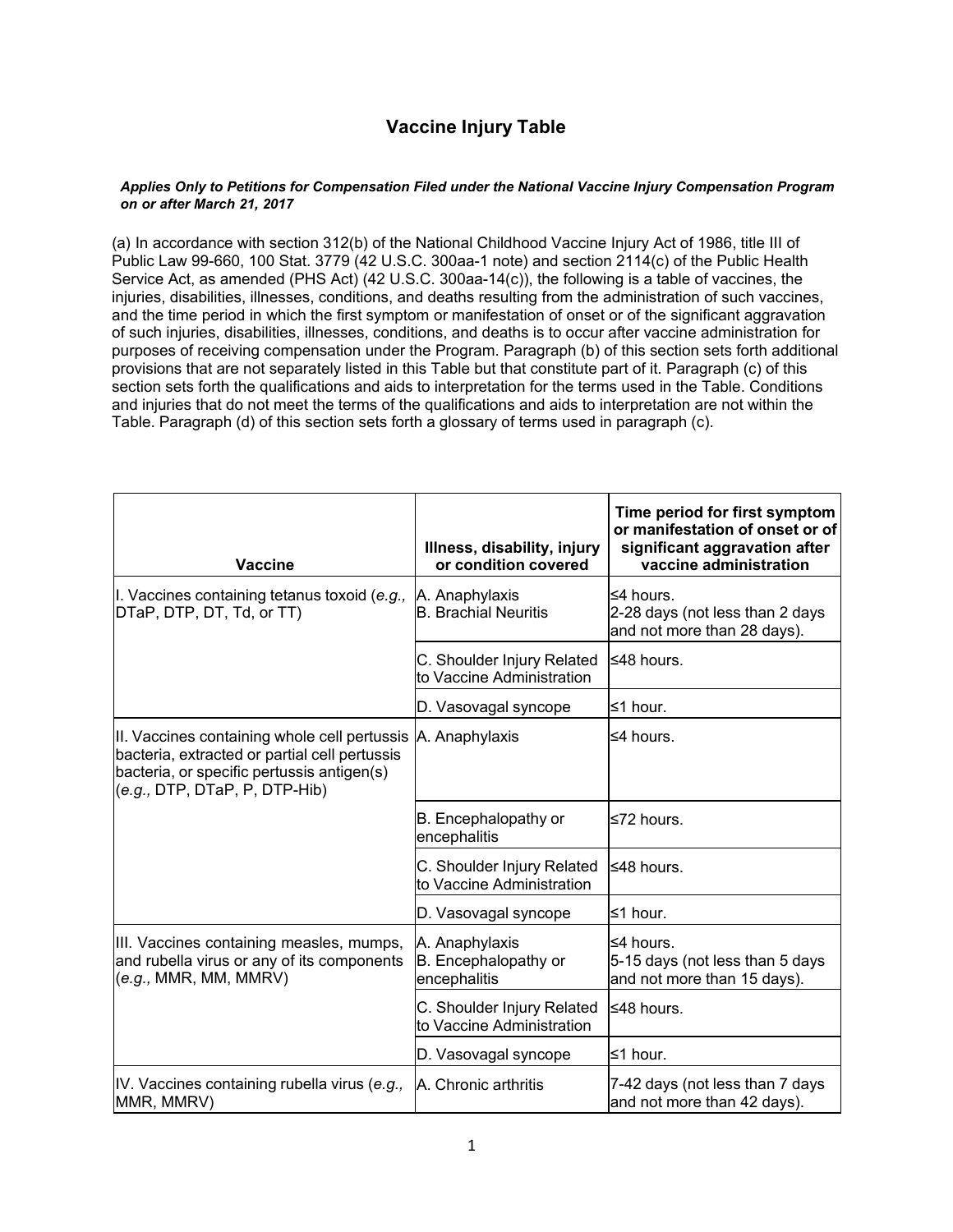| <b>Vaccine</b>                                                  | Illness, disability, injury<br>or condition covered                                  | Time period for first symptom<br>or manifestation of onset or of<br>significant aggravation after<br>vaccine administration |
|-----------------------------------------------------------------|--------------------------------------------------------------------------------------|-----------------------------------------------------------------------------------------------------------------------------|
| V. Vaccines containing measles virus (e.g.,<br>MMR, MM, MMRV)   | A. Thrombocytopenic<br>purpura                                                       | 7-30 days (not less than 7 days<br>and not more than 30 days).                                                              |
|                                                                 | <b>B. Vaccine-Strain Measles</b><br>Viral Disease in an<br>immunodeficient recipient |                                                                                                                             |
|                                                                 | -Vaccine-strain virus<br>lidentified                                                 | Not applicable.                                                                                                             |
|                                                                 | -If strain determination is<br>not done or if laboratory<br>testing is inconclusive  | $\leq$ 12 months.                                                                                                           |
| VI. Vaccines containing polio live virus<br>(OPV)               | A. Paralytic Polio                                                                   |                                                                                                                             |
|                                                                 | in a non-immunodeficient ≤30 days.<br>recipient                                      |                                                                                                                             |
|                                                                 | -in an immunodeficient<br>recipient                                                  | l≤6 months.                                                                                                                 |
|                                                                 | -in a vaccine associated<br>community case                                           | Not applicable.                                                                                                             |
|                                                                 | B. Vaccine-Strain Polio<br><b>Viral Infection</b>                                    |                                                                                                                             |
|                                                                 | –in a non-immunodeficient  ≤30 days.<br>recipient                                    |                                                                                                                             |
|                                                                 | -in an immunodeficient<br>recipient                                                  | ≤6 months.                                                                                                                  |
|                                                                 | -in a vaccine associated<br>community case                                           | Not applicable.                                                                                                             |
| VII. Vaccines containing polio inactivated<br>virus (e.g., IPV) | A. Anaphylaxis                                                                       | $\leq$ 4 hours.                                                                                                             |
|                                                                 | B. Shoulder Injury Related<br>to Vaccine Administration                              | ≤48 hours.                                                                                                                  |
|                                                                 | C. Vasovagal syncope                                                                 | ≤1 hour.                                                                                                                    |
| VIII. Hepatitis B vaccines                                      | A. Anaphylaxis                                                                       | $\leq$ 4 hours.                                                                                                             |
|                                                                 | B. Shoulder Injury Related<br>to Vaccine Administration                              | ≤48 hours.                                                                                                                  |
|                                                                 | C. Vasovagal syncope                                                                 | ≤1 hour.                                                                                                                    |
| IX. Haemophilus influenzae type b (Hib)<br>vaccines             | A. Shoulder Injury Related<br>to Vaccine Administration                              | l≤48 hours.                                                                                                                 |
|                                                                 | B. Vasovagal syncope                                                                 | ≤1 hour.                                                                                                                    |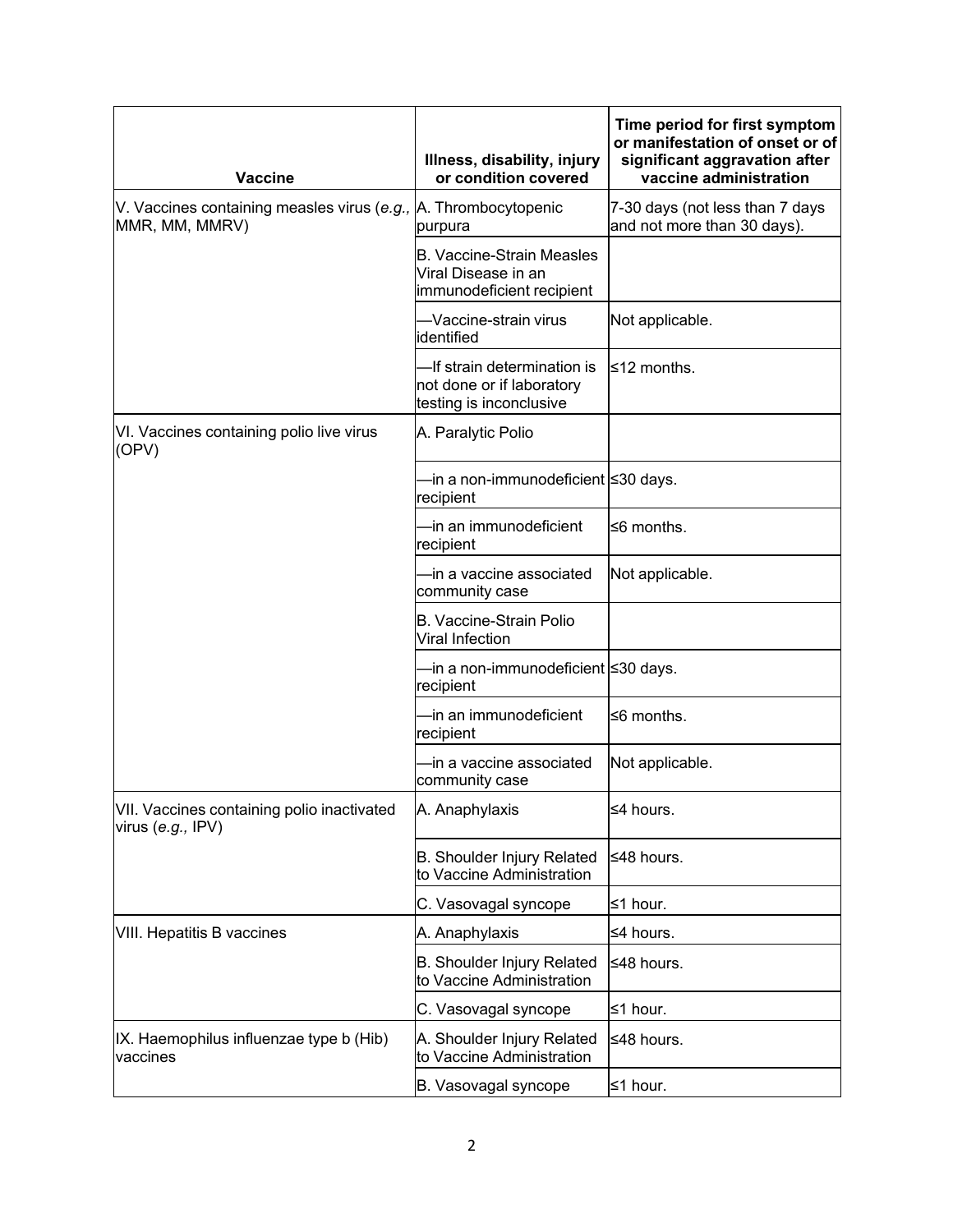| <b>Vaccine</b>                                          | Illness, disability, injury<br>or condition covered                                 | Time period for first symptom<br>or manifestation of onset or of<br>significant aggravation after<br>vaccine administration |
|---------------------------------------------------------|-------------------------------------------------------------------------------------|-----------------------------------------------------------------------------------------------------------------------------|
| X. Varicella vaccines                                   | A. Anaphylaxis                                                                      | ≤4 hours.                                                                                                                   |
|                                                         | B. Disseminated varicella<br>vaccine-strain viral disease                           |                                                                                                                             |
|                                                         | –Vaccine-strain virus<br>identified                                                 | Not applicable.                                                                                                             |
|                                                         | -If strain determination is<br>not done or if laboratory<br>testing is inconclusive | 7-42 days (not less than 7 days<br>and not more than 42 days).                                                              |
|                                                         | C. Varicella vaccine-strain<br>viral reactivation                                   | Not applicable.                                                                                                             |
|                                                         | D. Shoulder Injury Related<br>to Vaccine Administration                             | ≤48 hours.                                                                                                                  |
|                                                         | E. Vasovagal syncope                                                                | ≤1 hour.                                                                                                                    |
| XI. Rotavirus vaccines                                  | A. Intussusception                                                                  | 1-21 days (not less than 1 day<br>and not more than 21 days).                                                               |
| XII. Pneumococcal conjugate vaccines                    | A. Shoulder Injury Related<br>to Vaccine Administration                             | ≤48 hours.                                                                                                                  |
|                                                         | B. Vasovagal syncope                                                                | ≤1 hour.                                                                                                                    |
| XIII. Hepatitis A vaccines                              | A. Shoulder Injury Related<br>to Vaccine Administration                             | ≤48 hours.                                                                                                                  |
|                                                         | B. Vasovagal syncope                                                                | ≤1 hour.                                                                                                                    |
| XIV. Seasonal influenza vaccines                        | A. Anaphylaxis                                                                      | ≤4 hours.                                                                                                                   |
|                                                         | <b>B.</b> Shoulder Injury Related<br>to Vaccine Administration                      | ≤48 hours.                                                                                                                  |
|                                                         | C. Vasovagal syncope                                                                | ≤1 hour.                                                                                                                    |
|                                                         |                                                                                     | D. Guillain-Barré Syndrome 3-42 days (not less than 3 days<br>and not more than 42 days).                                   |
| XV. Meningococcal vaccines                              | A. Anaphylaxis                                                                      | $\leq$ 4 hours.                                                                                                             |
|                                                         | <b>B.</b> Shoulder Injury Related<br>to Vaccine Administration                      | ≤48 hours.                                                                                                                  |
|                                                         | C. Vasovagal syncope                                                                | ≤1 hour.                                                                                                                    |
| XVI. Human papillomavirus (HPV) vaccines A. Anaphylaxis |                                                                                     | $\leq$ 4 hours.                                                                                                             |
|                                                         | <b>B.</b> Shoulder Injury Related<br>to Vaccine Administration                      | ≤48 hours.                                                                                                                  |
|                                                         | C. Vasovagal syncope                                                                | ≤1 hour.                                                                                                                    |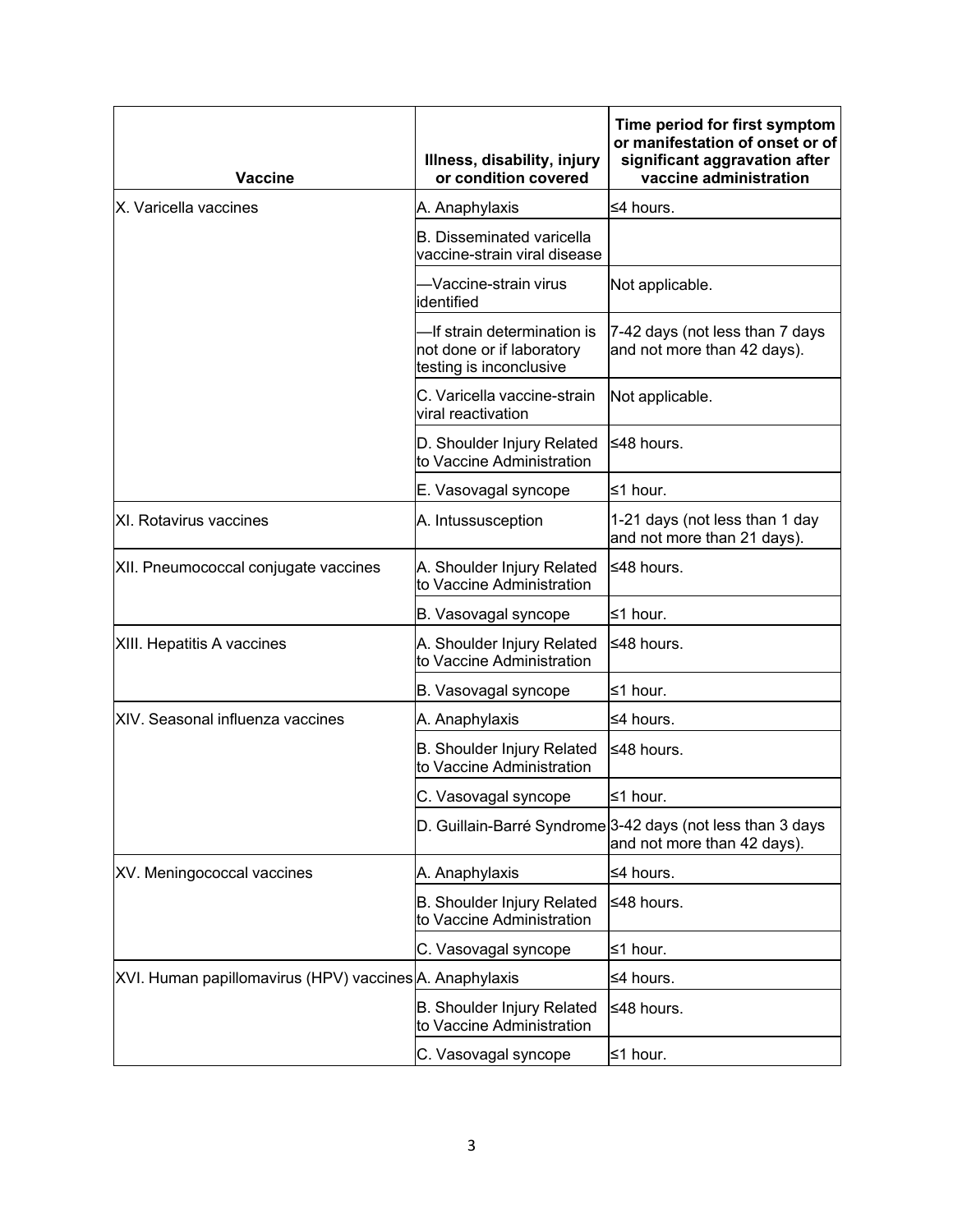| Vaccine                                                                                                                                                                                                   | Illness, disability, injury<br>or condition covered     | Time period for first symptom<br>or manifestation of onset or of<br>significant aggravation after<br>vaccine administration |
|-----------------------------------------------------------------------------------------------------------------------------------------------------------------------------------------------------------|---------------------------------------------------------|-----------------------------------------------------------------------------------------------------------------------------|
| XVII. Any new vaccine recommended by<br>the Centers for Disease Control and<br><b>Prevention for routine administration to</b><br>children, after publication by the Secretary<br>of a notice of coverage | A. Shoulder Injury Related<br>to Vaccine Administration | I≤48 hours.                                                                                                                 |
|                                                                                                                                                                                                           | B. Vasovagal syncope                                    | l≤1hour.                                                                                                                    |

## (b)*Provisions that apply to all conditions listed.*

(1) Any acute complication or sequela, includingdeath, of the illness, disability, injury, or condition listed in paragraph (a) of this section (and defined inparagraphs (c) and (d) of this section) qualifies as a Table injury under paragraph (a) except when thedefinition in paragraph (c) requires exclusion.

(2) In determining whether or not an injury is a condition set forth in paragraph (a) of this section, the Court shall consider the entire medical record.

(3) An idiopathic condition that meets the definition of an illness, disability, injury, or condition set forth in paragraph (c) of this section shall be considered to be a condition set forth in paragraph (a) of this section.

(c) *Qualifications and aids to interpretation.* The following qualifications and aids to interpretation shall apply to, define and describe the scope of, and be read in conjunction with paragraphs (a), (b), and (d) of this section:

(1) *Anaphylaxis.* Anaphylaxis is an acute, severe, and potentially lethal systemic reaction that occurs as a single discrete event with simultaneous involvement of two or more organ systems. Most cases resolve without sequela. Signs and symptoms begin minutes to a few hours after exposure. Death, if it occurs, usually results from airway obstruction caused by laryngeal edema or bronchospasm and may be associated with cardiovascular collapse. Other significant clinical signs and symptoms may include the following: Cyanosis, hypotension, bradycardia, tachycardia, arrhythmia, edema of the pharynx and/or trachea and/or larynx with stridor and dyspnea. There are no specific pathological findings to confirm a diagnosis of anaphylaxis.

(2) *Encephalopathy.* A vaccine recipient shall be considered to have suffered an encephalopathy if an injury meeting the description below of an acute encephalopathy occurs within the applicable time period and results in a chronic encephalopathy, as described in paragraph (d) of this section.

(i) *Acute encephalopathy.*

(A) For children less than 18 months of age who present:

- (1) Without a seizure, an acute encephalopathy is indicated by a significantly decreased level ofconsciousness that lasts at least 24 hours.
- (2) Following a seizure, an acute encephalopathy is demonstrated by a significantly decreased levelof consciousness that lasts at least 24 hours and cannot be attributed to a postictal state—from a seizureor a medication.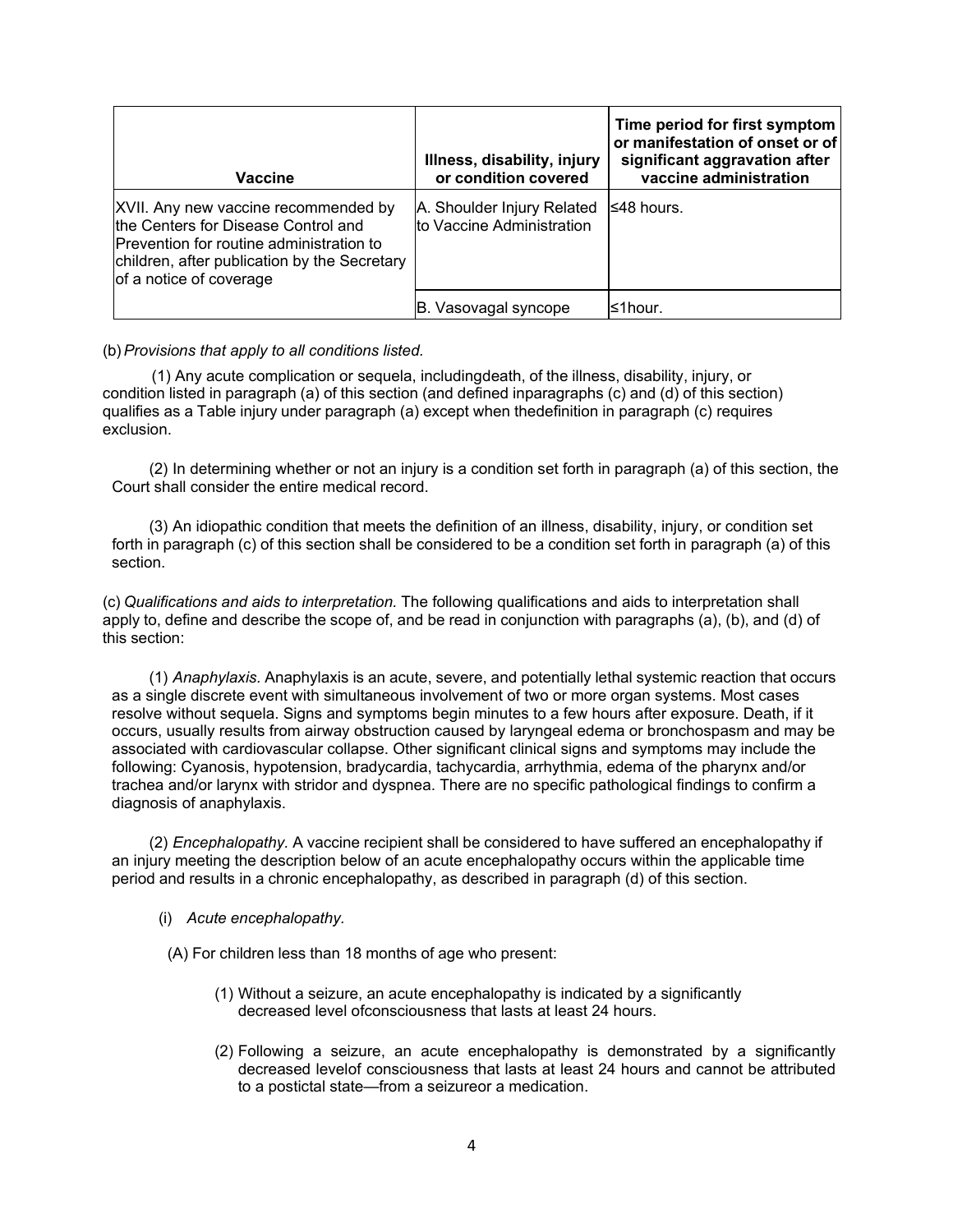- (B)For adults and children 18 months of age or older, an acute encephalopathy is one that persistsat least 24 hours and is characterized by at least two of the following:
	- (1) A significant change in mental status that is not medication related (such as a confusional state,delirium, or psychosis);
	- (2) A significantly decreased level of consciousness which is independent of a seizure and cannotbe attributed to the effects of medication; and
	- (3) A seizure associated with loss of consciousness.
- (C) The following clinical features in themselves do not demonstrate an acute encephalopathy or a significant change in either mental status or level of consciousness: Sleepiness, irritability (fussiness), high-pitched and unusual screaming, poor feeding, persistent inconsolable crying, bulging fontanelle, orsymptoms of dementia.
- (D) Seizures in themselves are not sufficient to constitute a diagnosis of encephalopathy and in theabsence of other evidence of an acute encephalopathy seizures shall not be viewed as the first symptomor manifestation of an acute encephalopathy.

(ii) *Exclusionary criteria for encephalopathy.* Regardless of whether or not the specific cause of theunderlying condition, systemic disease, or acute event (including an infectious organism) is known, an encephalopathy shall not be considered to be a condition set forth in the Table if it is shown that the encephalopathy was caused by:

- (A) An underlying condition or systemic disease shown to be unrelated to the vaccine (such as malignancy, structural lesion, psychiatric illness, dementia, genetic disorder, prenatal or perinatal centralnervous system (CNS) injury); or
- (B) An acute event shown to be unrelated to the vaccine such as a head trauma, stroke, transientischemic attack, complicated migraine, drug use (illicit or prescribed) or an infectious disease.
- (3) *Encephalitis.* A vaccine recipient shall be considered to have suffered encephalitis if an injury meeting the description below of acute encephalitis occurs within the applicable time period and results ina chronic encephalopathy, as described in paragraph (d) of this section.

(i) *Acute encephalitis.* Encephalitis is indicated by evidence of neurologic dysfunction, as describedin paragraph (c)(3)(i)(A) of this section, plus evidence of an inflammatory process in the brain, as described in paragraph (c)(3)(i)(B) of this section.

- (A) Evidence of neurologic dysfunction consists of either:
	- (1) One of the following neurologic findings referable to the CNS: Focal cortical signs (such as aphasia, alexia, agraphia, cortical blindness); cranial nerve abnormalities; visual field defects; abnormal presence of primitive reflexes (such as Babinski's sign or sucking reflex); or cerebellar dysfunction (suchas ataxia, dysmetria, or nystagmus); or
	- (2) An acute encephalopathy as set forth in paragraph (c)(2)(i) of this section.
- (B) Evidence of an inflammatory process in the brain (central nervous system or CNS inflammation)must include cerebrospinal fluid (CSF) pleocytosis (>5 white blood cells (WBC)/mm3 in children >2 months of age and adults; >15 WBC/mm3 in children <2 months of age); or at least two of the following: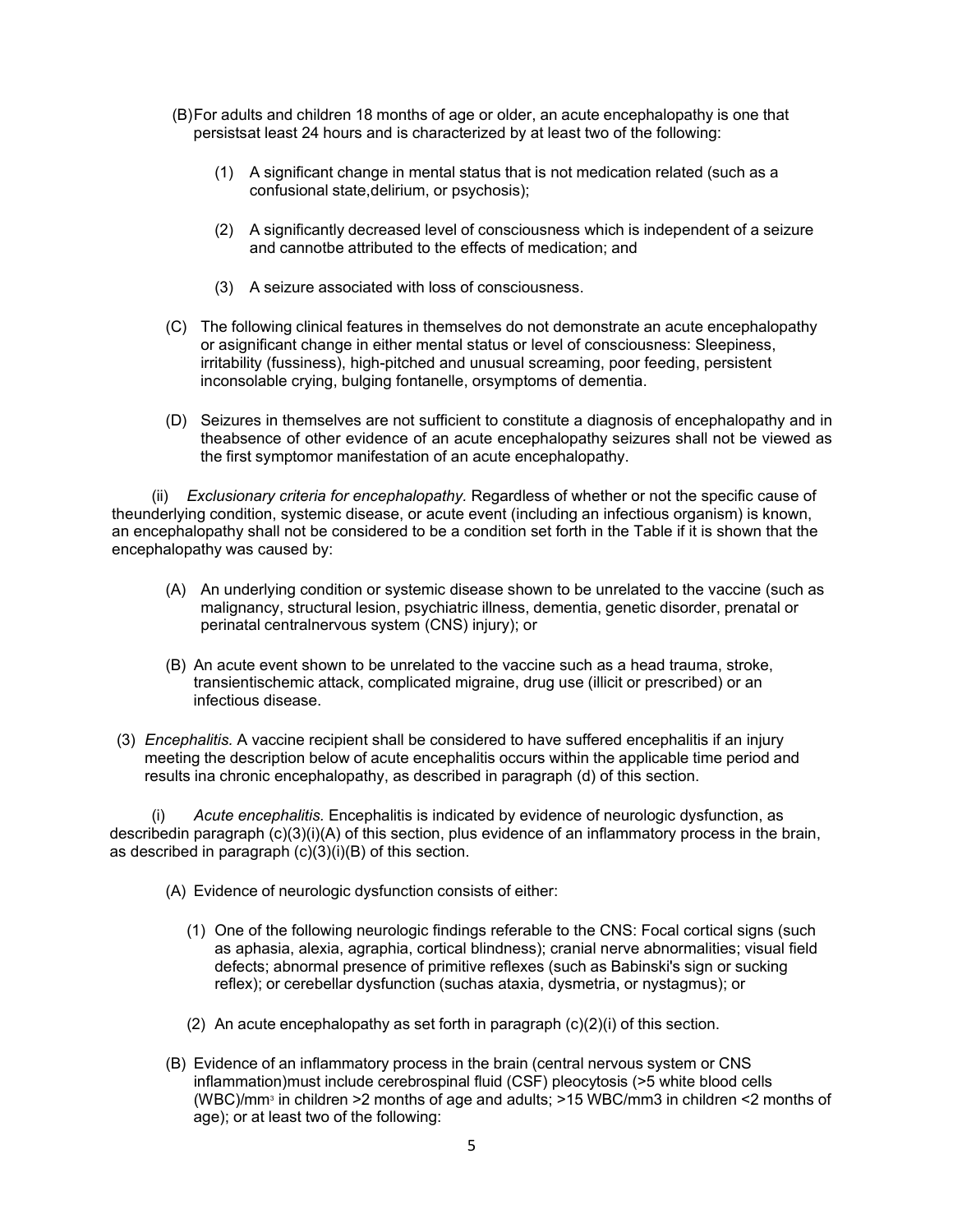- (1) Fever (temperature  $\geq$  100.4 degrees Fahrenheit);
- (2) Electroencephalogram findings consistent with encephalitis, such as diffuse or multifocalnonspecific background slowing and periodic discharges; or
- (3) Neuroimaging findings consistent with encephalitis, which include, but are not limited to brain/spine magnetic resonance imaging (MRI) displaying diffuse or multifocal areas of hyperintensesignal on T2-weighted, diffusion-weighted image, or fluidattenuation inversion recovery sequences.

(ii) *Exclusionary criteria for encephalitis.* Regardless of whether or not the specific cause of theunderlying condition, systemic disease, or acute event (including an infectious organism) is known, encephalitis shall not be considered to be a condition set forth in the Table if it is shown that the encephalitis was caused by:

- (A) An underlying malignancy that led to a paraneoplastic encephalitis;
- (B) An infectious disease associated with encephalitis, including a bacterial, parasitic, fungal or viralillness (such as herpes viruses, adenovirus, enterovirus, West Nile Virus, or human immunodeficiency virus), which may be demonstrated by clinical signs and symptoms and need not be confirmed by cultureor serologic testing; or
- (C) Acute disseminated encephalomyelitis (ADEM). Although early ADEM may have laboratory andclinical characteristics similar to acute encephalitis, findings on MRI are distinct with ADEM displaying evidence of acute demyelination (scattered, focal, or multifocal areas of inflammation and demyelination within cerebral subcortical and deep cortical white matter; gray matter involvement may also be seen butis a minor component); or
- (D) Other conditions or abnormalities that would explain the vaccine recipient's symptoms.

## (4.) *Intussusception.*

(i) For purposes of paragraph (a) of this section, intussusception means the invagination of a segment of intestine into the next segment of intestine, resulting in bowel obstruction,diminished arterial blood supply, and blockage of the venous blood flow. This is characterized by a sudden onset of abdominal pain that may be manifested by anguished crying, irritability, vomiting, abdominal swelling, and/or passing of stools mixed with blood and mucus.

(ii) For purposes of paragraph (a) of this section, the following shall not be considered to be a Table intussusception:

- (A) Onset that occurs with or after the third dose of a vaccine containing rotavirus;
- (B) Onset within 14 days after an infectious disease associated with intussusception, including viral disease (such as those secondary to non-enteric or enteric adenovirus, or other enteric viruses such as Enterovirus), enteric bacteria (such as Campylobacter jejuni), or enteric parasites (such as Ascaris lumbricoides), which may be demonstrated by clinical signs and symptoms and need not be confirmed byculture or serologic testing;
- (C) Onset in a person with a preexisting condition identified as the lead point for intussusceptionsuch as intestinal masses and cystic structures (such as polyps, tumors, Meckel's diverticulum, lymphoma, or duplication cysts);
- (D) Onset in a person with abnormalities of the bowel, including congenital anatomic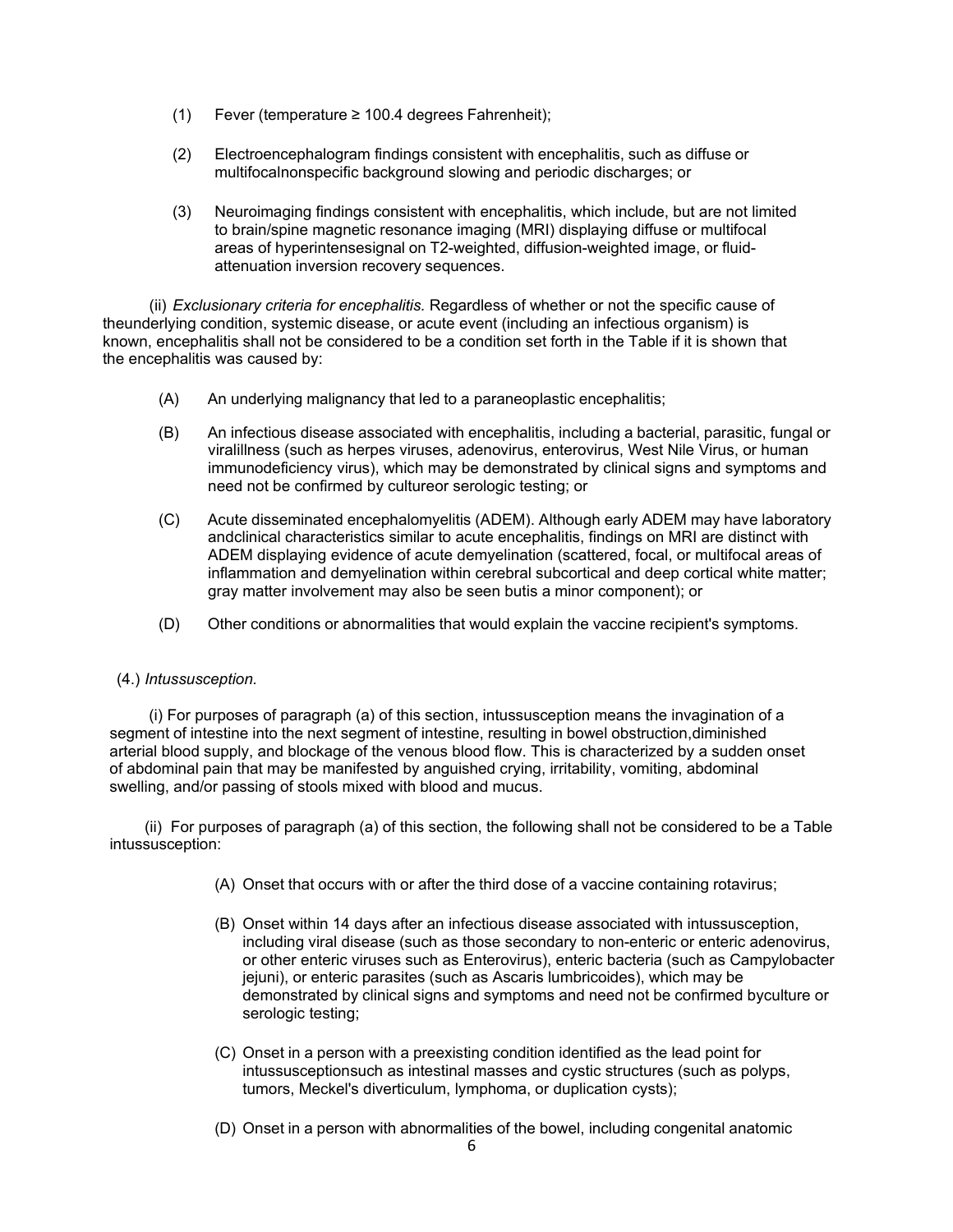abnormalities,anatomic changes after abdominal surgery, and other anatomic bowel abnormalities caused by mucosal hemorrhage, trauma, or abnormal intestinal blood vessels (such as Henoch Scholein purpura, hematoma,or hemangioma); or

- (E) Onset in a person with underlying conditions or systemic diseases associated withintussusception (such as cystic fibrosis, celiac disease, or Kawasaki disease).
- (5) *Chronic arthritis.* Chronic arthritis is defined as persistent joint swelling with at least two additional manifestations of warmth, tenderness, pain with movement, or limited range of motion, lastingfor at least 6 months.

(i) Chronic arthritis may be found in a person with no history in the 3 years prior to vaccination ofarthropathy (joint disease) on the basis of:

- (A) Medical documentation recorded within 30 days after the onset of objective signs of acutearthritis (joint swelling) that occurred between 7 and 42 days after a rubella vaccination; and
- (B) Medical documentation (recorded within 3 years after the onset of acute arthritis) of the persistence of objective signs of intermittent or continuous arthritis for more than 6 months followingvaccination; and
- (C) Medical documentation of an antibody response to the rubella virus.

(ii) The following shall not be considered as chronic arthritis: Musculoskeletal disorders such as diffuse connective tissue diseases (including but not limited to rheumatoid arthritis, juvenile idiopathic arthritis, systemic lupus erythematosus, systemic sclerosis, mixed connective tissue disease, polymyositis/determatomyositis, fibromyalgia, necrotizing vasculitis and vasculopathies and Sjogren's Syndrome), degenerative joint disease, infectious agents other than rubella (whether by direct invasion oras an immune reaction), metabolic and endocrine diseases, trauma, neoplasms, neuropathic disorders, bone and cartilage disorders, and arthritis associated with ankylosing spondylitis, psoriasis, inflammatorybowel disease, Reiter's Syndrome, blood disorders, or arthralgia (joint pain), or joint stiffness without swelling.

(6) *Brachial neuritis.* This term is defined as dysfunction limited to the upper extremity nerve plexus (*i.e.,*  its trunks, divisions, or cords). A deep, steady, often severe aching pain in the shoulder and upper arm usually heralds onset of the condition. The pain is typically followed in days or weeks by weakness inthe affected upper extremity muscle groups. Sensory loss may accompany the motor deficits, but is generally a less notable clinical feature. Atrophy of the affected muscles may occur. The neuritis, or plexopathy, may be present on the same side or on the side opposite the injection. It is sometimes bilateral, affecting both upper extremities. A vaccine recipient shall be considered to have suffered brachial neuritis as a Table injury if such recipient manifests all of the following:

(i)Pain in the affected arm and shoulder is a presenting symptom and occurs within the specified time-frame;

(ii)Weakness;

- (A) Clinical diagnosis in the absence of nerve conduction and electromyographic studies requiresweakness in muscles supplied by more than one peripheral nerve.
- (B) Nerve conduction studies (NCS) and electromyographic (EMG) studies localizing the injury tothe brachial plexus are required before the diagnosis can be made if weakness is limited to muscles supplied by a single peripheral nerve.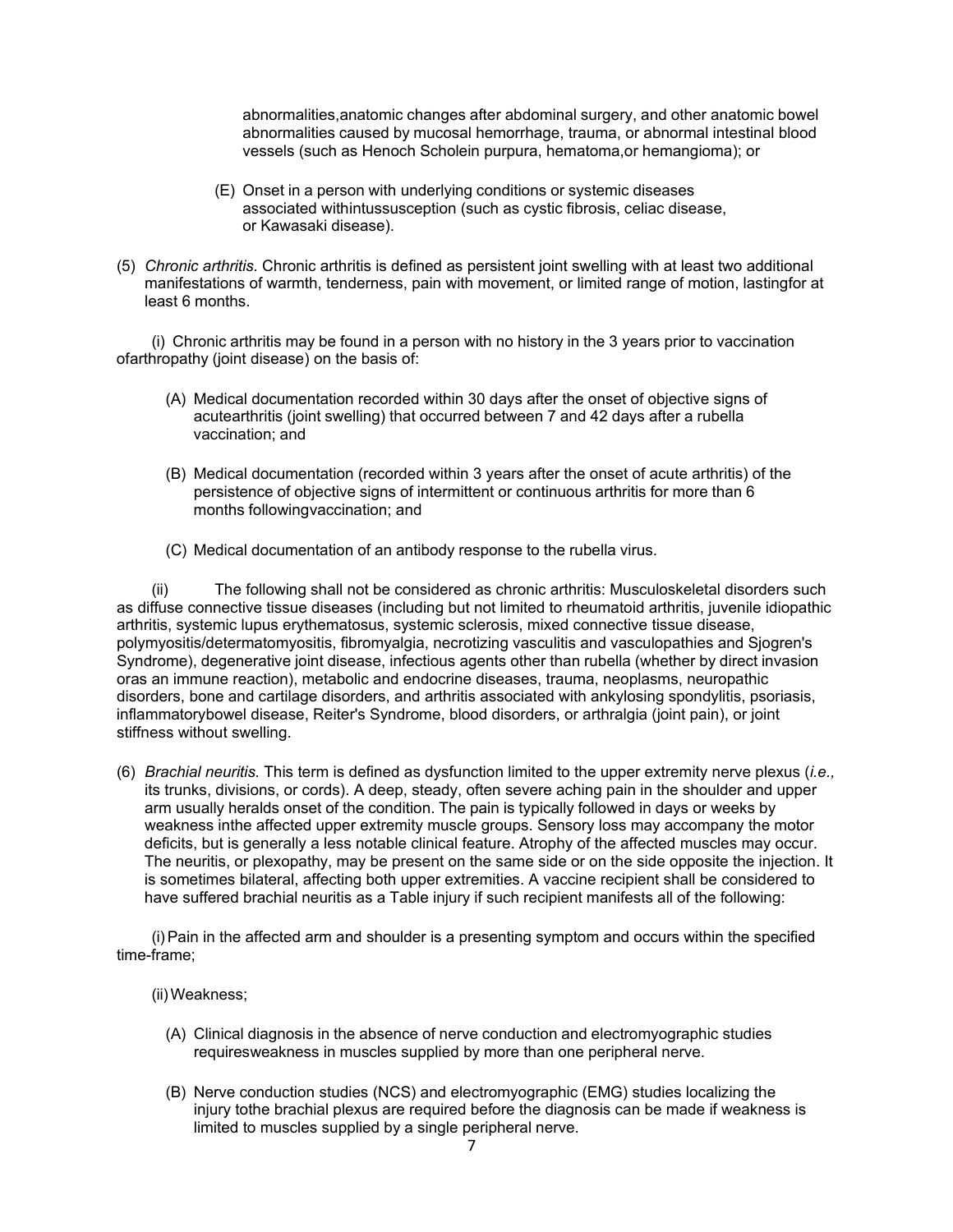(iii) Motor, sensory, and reflex findings on physical examination and the results of NCS and EMG studies, if performed, must be consistent in confirming that dysfunction is attributable to the brachial plexus; and

(iv) No other condition or abnormality is present that would explain the vaccine recipient's symptoms.

- (7) *Thrombocytopenic purpura.* This term is defined by the presence of clinical manifestations, such as petechiae, significant bruising, or spontaneous bleeding, and by a serum platelet count less than 50,000/mm3 with normal red and white blood cell indices. Thrombocytopenic purpura does not include cases of thrombocytopenia associated with other causes such as hypersplenism, autoimmune disorders (including alloantibodies from previous transfusions) myelodysplasias, lymphoproliferative disorders, congenital thrombocytopenia or hemolytic uremic syndrome. Thrombocytopenic purpura does not includecases of immune (formerly called idiopathic) thrombocytopenic purpura that are mediated, for example, by viral or fungal infections, toxins or drugs. Thrombocytopenic purpura does not include cases of thrombocytopenia associated with disseminated intravascular coagulation, as observed with bacterial andviral infections. Viral infections include, for example, those infections secondary to Epstein Barr virus, cytomegalovirus, hepatitis A and B, human immunodeficiency virus, adenovirus, and dengue virus. An antecedent viral infection may be demonstrated by clinical signs and symptoms and need not be confirmed by culture or serologic testing. However, if culture or serologic testing is performed, and the viral illness is attributed to the vaccine-strain measles virus, the presumption of causation will remain in effect. Bone marrow examination, if performed, must reveal a normal or an increased number of megakaryocytes in an otherwise normal marrow.
- (8) *Vaccine-strain measles viral disease.* This term is defined as a measles illness that involves the skin and/or another organ (such as the brain or lungs). Measles virus must be isolated from the affected organ or histopathologic findings characteristic for the disease must be present. Measles viral strain determination may be performed by methods such as polymerase chain reaction test and vaccinespecificmonoclonal antibody. If strain determination reveals wild-type measles virus or another, nonvaccine- strain virus, the disease shall not be considered to be a condition set forth in the Table. If strain determination is not done or if the strain cannot be identified, onset of illness in any organ must occur within 12 months after vaccination.
- (9) *Vaccine-strain polio viral infection.* This term is defined as a disease caused by poliovirus that is isolated from the affected tissue and should be determined to be the vaccine-strain by oligonucleotide orpolymerase chain reaction. Isolation of poliovirus from the stool is not sufficient to establish a tissue specific infection or disease caused by vaccine-strain poliovirus.
- (10)*Shoulder injury related to vaccine administration (SIRVA).* SIRVA manifests as shoulder pain and limited range of motion occurring after the administration of a vaccine intended for intramuscular administration in the upper arm. These symptoms are thought to occur as a result of unintended injectionof vaccine antigen or trauma from the needle into and around the underlying bursa of the shoulder resulting in an inflammatory reaction. SIRVA is caused by an injury to the musculoskeletal structures of the shoulder (*e.g.* tendons, ligaments, bursae, etc.). SIRVA is not a neurological injury and abnormalities on neurological examination or nerve conduction studies (NCS) and/or electromyographic (EMG) studies would not support SIRVA as a diagnosis (even if the condition causing the neurological abnormality is notknown). A vaccine recipient shall be considered to have suffered SIRVA if such recipient manifests all of the following:

(i) No history of pain, inflammation or dysfunction of the affected shoulder prior to intramuscular vaccine administration that would explain the alleged signs, symptoms, examination findings, and/or diagnostic studies occurring after vaccine injection;

(ii)Pain occurs within the specified time-frame;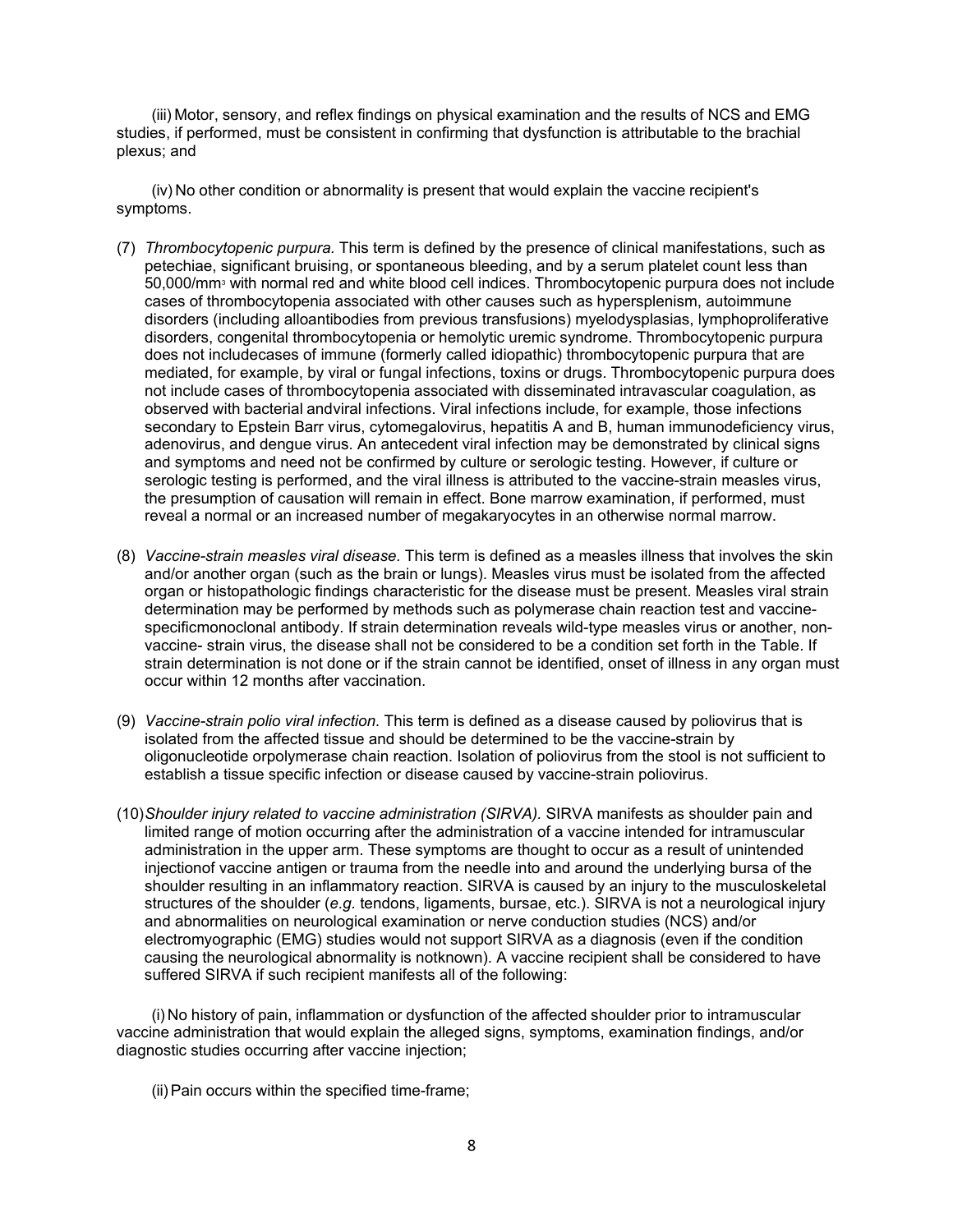(iii) Pain and reduced range of motion are limited to the shoulder in which the intramuscular vaccine was administered; and

(iv) No other condition or abnormality is present that would explain the patient's symptoms (*e.g.* NCS/EMG or clinical evidence of radiculopathy, brachial neuritis, mononeuropathies, or any other neuropathy).

- (11) *Disseminated varicella vaccine-strain viral disease.* Disseminated varicella vaccine-strain viral disease is defined as a varicella illness that involves the skin beyond the dermatome in which the vaccination was given and/or disease caused by vaccine-strain varicella in another organ. For organs other than the skin, the disease must be demonstrated in the involved organ and not just through mildly abnormal laboratory values. If there is involvement of an organ beyond the skin, and no virus was identified in that organ, the involvement of all organs must occur as part of the same, discrete illness. If strain determination reveals wild-type varicella virus or another, non-vaccinestrain virus, the viral diseaseshall not be considered to be a condition set forth in the Table. If strain determination is not done or if the strain cannot be identified, onset of illness in any organ must occur 7- 42 days after vaccination.
- (12) *Varicella vaccine-strain viral reactivation disease.* Varicella vaccine-strain viral reactivation disease is defined as the presence of the rash of herpes zoster with or without concurrent disease in an organ other than the skin. Zoster, or shingles, is a painful, unilateral, pruritic rash appearing in one or more sensory dermatomes. For organs other than the skin, the disease must be demonstrated in the involved organ and not just through mildly abnormal laboratory values. There must be laboratory confirmation that the vaccine-strain of the varicella virus is present in the skin or in any other involved organ, for example by oligonucleotide or polymerase chain reaction. If strain determination reveals wild-type varicella virus or another, non-vaccine-strain virus, the viral disease shall not be considered to be acondition set forth in the Table.
- (13) *Vasovagal syncope.* Vasovagal syncope (also sometimes called neurocardiogenic syncope) means loss of consciousness (fainting) and postural tone caused by a transient decrease in blood flow to the brain occurring after the administration of an injected vaccine. Vasovagal syncope is usually a benign condition but may result in falling and injury with significant sequela. Vasovagal syncope may be preceded by symptoms such as nausea, lightheadedness, diaphoresis, and/or pallor. Vasovagal syncopemay be associated with transient seizure-like activity, but recovery of orientation and consciousness generally occurs simultaneously with vasovagal syncope. Loss of consciousness resulting from the following conditions will not be considered vasovagal syncope: organic heart disease, cardiac arrhythmias, transient ischemic attacks, hyperventilation, metabolic conditions, neurological conditions, and seizures. Episodes of recurrent syncope occurring after the applicable time period are not consideredto be sequela of an episode of syncope meeting the Table requirements.
- (14) *Immunodeficient recipient.* Immunodeficient recipient is defined as an individual with an identified defect in the immunological system which impairs the body's ability to fight infections. The identified defect may be due to an inherited disorder (such as severe combined immunodeficiency resulting in absent T lymphocytes), or an acquired disorder (such as acquired immunodeficiency syndrome resulting from decreased CD4 cell counts). The identified defect must be demonstrated in the medical records, either preceding or postdating vaccination.
- (15) *Guillain-Barré Syndrome (GBS).* (i) GBS is an acute monophasic peripheral neuropathy that encompasses a spectrum of four clinicopathological subtypes described below. For each subtype of GBS,the interval between the first appearance of symptoms and the nadir of weakness is between 12 hours and 28 days. This is followed in all subtypes by a clinical plateau with stabilization at the nadir of symptoms, or subsequent improvement without significant relapse. Death may occur without a clinical plateau. Treatment related fluctuations in all subtypes of GBS can occur within 9 weeks of GBS symptom onset and recurrence of symptoms after this time-frame would not be consistent with GBS.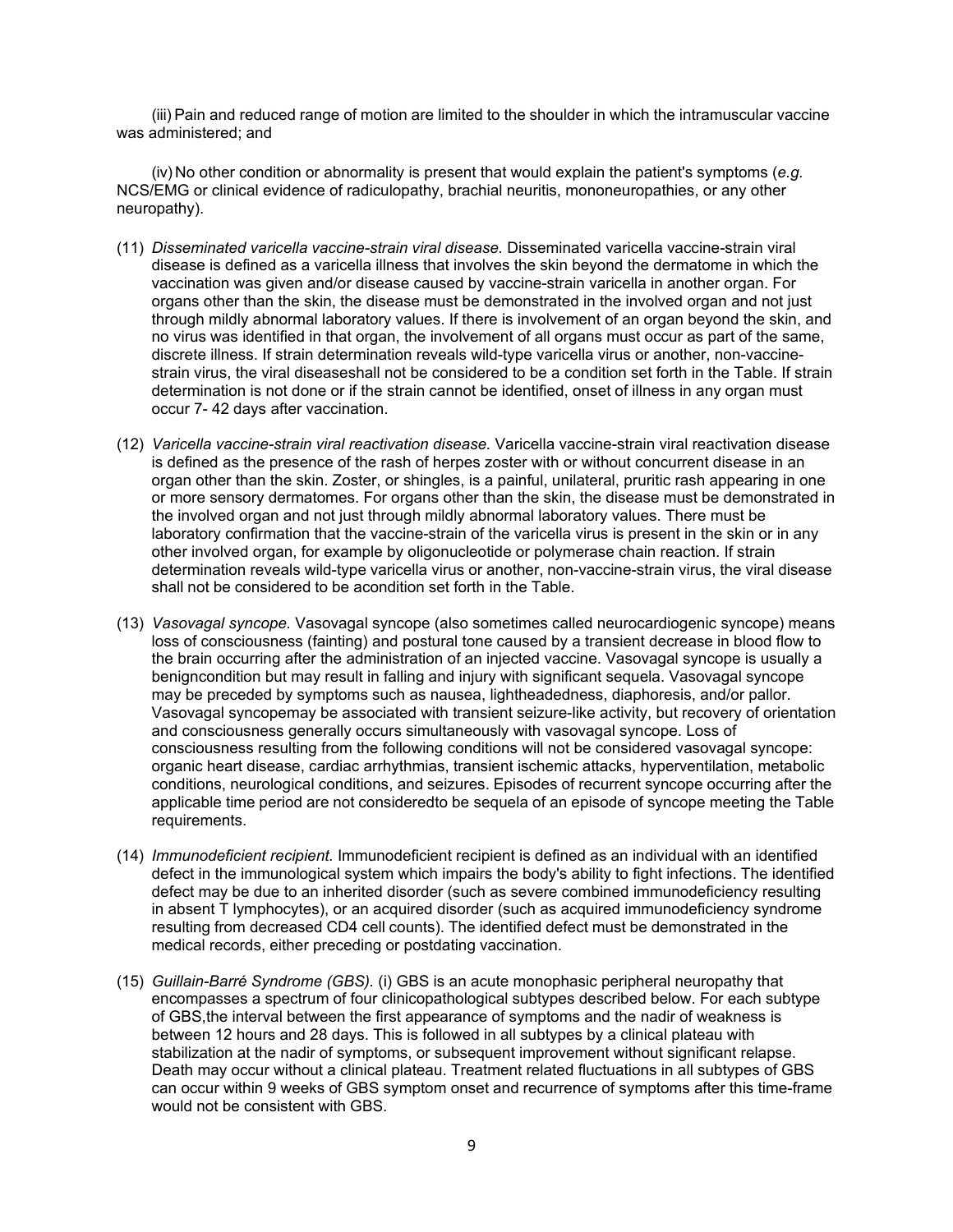(ii)The most common subtype in North America and Europe, comprising more than 90 percent of cases, is acute inflammatory demyelinating polyneuropathy (AIDP), which has the pathologic and electrodiagnostic features of focal demyelination of motor and sensory peripheral nerves and nerve roots.Another subtype called acute motor axonal neuropathy (AMAN) is generally seen in other parts of the world and is predominated by axonal damage that primarily affects motor nerves. AMAN lacks features ofdemyelination. Another less common subtype of GBS includes acute motor and sensory neuropathy (AMSAN), which is an axonal form of GBS that is similar to AMAN, but also affects the sensory nerves and roots. AIDP, AMAN, and AMSAN are typically characterized by symmetric motor flaccid weakness, sensory abnormalities, and/or autonomic dysfunction caused by autoimmune damage to peripheral nerves and nerve roots. The diagnosis of AIDP, AMAN, and AMSAN requires:

- (A) Bilateral flaccid limb weakness and decreased or absent deep tendon reflexes in weak limbs;
- (B) A monophasic illness pattern;
- (C) An interval between onset and nadir of weakness between 12 hours and 28 days;
- (D) Subsequent clinical plateau (the clinical plateau leads to either stabilization at the nadir of symptoms, or subsequent improvement without significant relapse; however, death may occur without aclinical plateau); and,
- (E) The absence of an identified more likely alternative diagnosis.

(iii) Fisher Syndrome (FS), also known as Miller Fisher Syndrome, is a subtype of GBS characterized by ataxia, areflexia, and ophthalmoplegia, and overlap between FS and AIDP may be seenwith limb weakness. The diagnosis of FS requires:

- (A) Bilateral ophthalmoparesis;
- (B) Bilateral reduced or absent tendon reflexes;
- (C) Ataxia;
- (D) The absence of limb weakness (the presence of limb weakness suggests a diagnosis of AIDP, AMAN, or AMSAN);
- (E) A monophasic illness pattern;
- (F) An interval between onset and nadir of weakness between 12 hours and 28 days;
- (G)Subsequent clinical plateau (the clinical plateau leads to either stabilization at the nadir of symptoms, or subsequent improvement without significant relapse; however, death may occur without aclinical plateau);
- (H) No alteration in consciousness;
- (I) No corticospinal track signs; and
- (J) The absence of an identified more likely alternative diagnosis.

(iv) Evidence that is supportive, but not required, of a diagnosis of all subtypes of GBS includes electrophysiologic findings consistent with GBS or an elevation of cerebral spinal fluid (CSF) protein with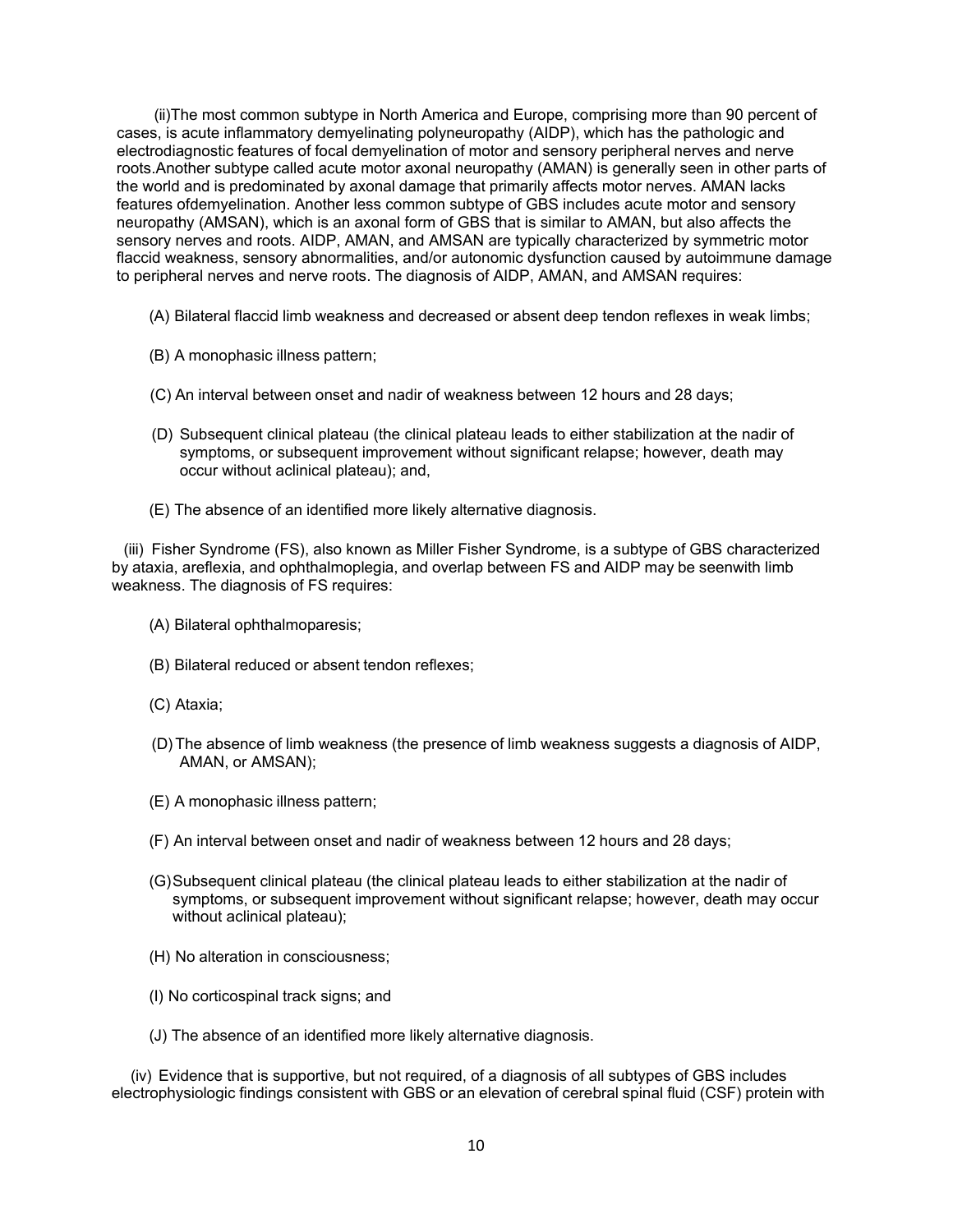a total CSF white blood cell count below 50 cells per microliter. Both CSF and electrophysiologic studies are frequently normal in the first week of illness in otherwise typical cases of GBS.

(v) To qualify as any subtype of GBS, there must not be a more likely alternative diagnosis for the weakness.

(vi) Exclusionary criteria for the diagnosis of all subtypes of GBS include the ultimate diagnosis of any of the following conditions: chronic immune demyelinating polyradiculopathy (CIDP), carcinomatous meningitis, brain stem encephalitis (other than Bickerstaff brainstem encephalitis), myelitis, spinal cord infarct, spinal cord compression, anterior horn cell diseases such as polio or West Nile virus infection, subacute inflammatory demyelinating polyradiculoneuropathy, multiple sclerosis, cauda equina compression, metabolic conditions such as hypermagnesemia or hypophosphatemia, tick paralysis, heavy metal toxicity (such as arsenic, gold, or thallium), drug-induced neuropathy (such as vincristine, platinum compounds, or nitrofurantoin), porphyria, critical illness neuropathy, vasculitis, diphtheria, myasthenia gravis, organophosphate poisoning, botulism, critical illness myopathy, polymyositis, dermatomyositis, hypokalemia, or hyperkalemia. The above list is not exhaustive.

## (d)*Glossary for purposes of paragraph (c) of this section*—

#### (1) *Chronic encephalopathy.*

(i) A chronicencephalopathy occurs when a change in mental or neurologic status, first manifested during the applicable Table time period as an acute encephalopathy or encephalitis, persists for at least 6 months from the first symptom or manifestation of onset or of significant aggravation of an acute encephalopathy or encephalitis.

(ii) Individuals who return to their baseline neurologic state, as confirmed by clinical findings, within less than 6 months from the first symptom or manifestation of onset or of significant aggravation of an acute encephalopathy or encephalitis shall not be presumed to have suffered residual neurologic damagefrom that event; any subsequent chronic encephalopathy shall not be presumed to be a sequela of the acute encephalopathy or encephalitis.

(2) *Injected* refers to the intramuscular, intradermal, or subcutaneous needle administration of a vaccine.

(3) *Sequela* means a condition or event which was actually caused by a condition listed in the Vaccine Injury Table.

(4) *Significantly decreased level of consciousness* is indicated by the presence of one or more of the following clinical signs:

(i) Decreased or absent response to environment (responds, if at all, only to loud voice or painful stimuli);

(ii) Decreased or absent eye contact (does not fix gaze upon family members or other individuals); or

(iii) Inconsistent or absent responses to external stimuli (does not recognize familiar people or things).

(5) Seizure includes myoclonic, generalized tonic-clonic (grand mal), and simple and complex partial seizures, but not absence (petit mal), or pseudo seizures. Jerking movements or staring episodes alone are not necessarily an indication of seizure activity.